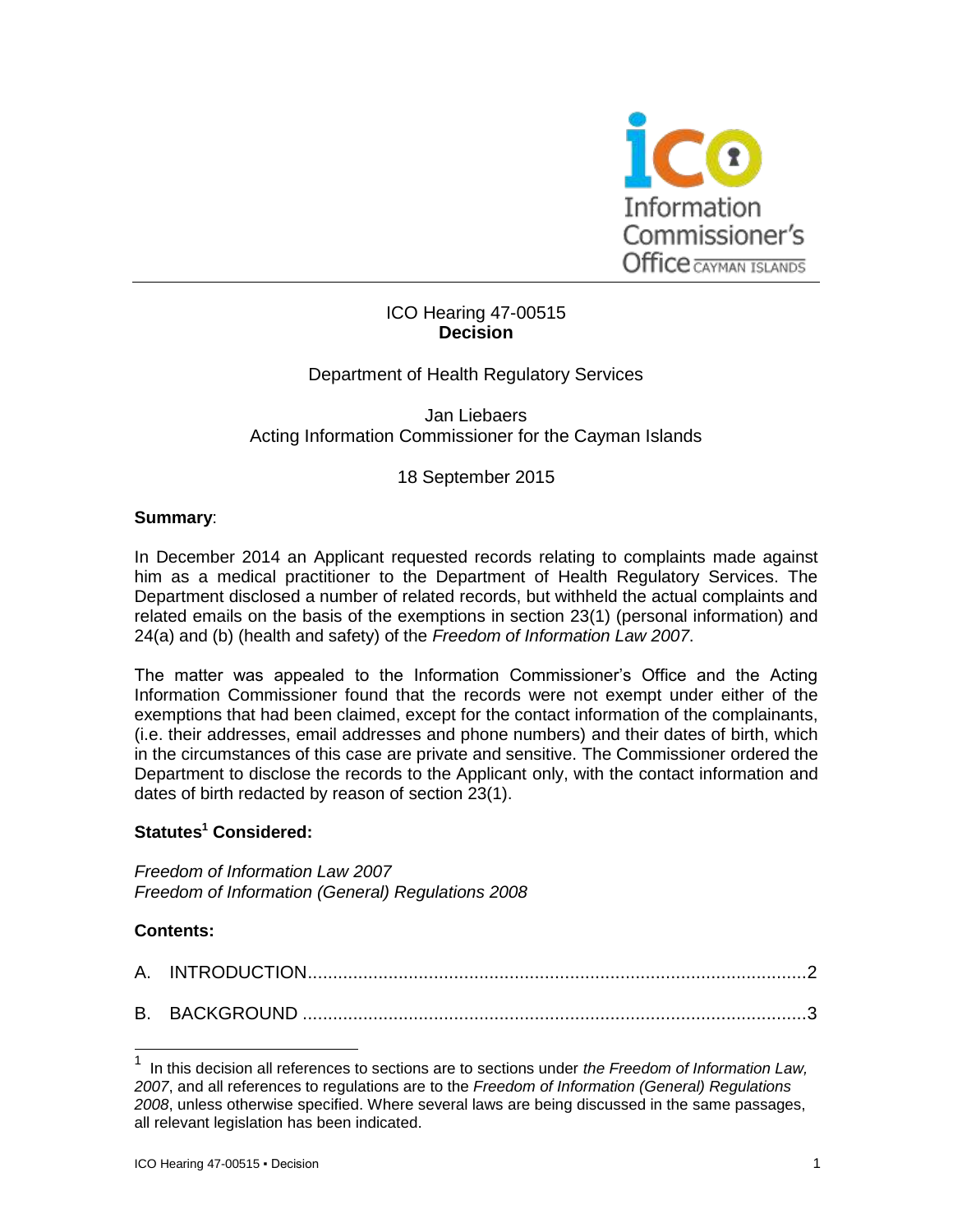# **A. INTRODUCTION**

[1] On 18 December 2014 the Applicant made a request to the Department of Health Regulatory Services (the "Department") for:

> *All records in correspondence, emails, tapes, sound tracks, photographs, complaint/witness statements, and minutes of all meetings in regards to myself which was brought up before the HPC Board and also all records photographs, complaint/witness statements and minutes of all meetings in regards to the facility Grand Harbour Dental where I practiced and operated. This also includes all records from the Health Inspector Barrie Quappe and The Department of Health Regulatory Services.*

> Lastly, any records, correspondence, emails, witness statements minutes of all *meetings regarding myself and my health care facility from the Medical and Dental Council. The particular time frame is from July 2012 to present day 2014.*

- [2] On 24 December 2014 the Department sought a clarification, asking that the scope of the request be narrowed. The Applicant agreed and the request was modified to include "only the actions regarding the Health Practice Boards (HPC) and the Medical and Dental Councils (MDC), but not including the [Health Insurance Commission] HIC."
- [3] Since the responsive records contained third party personal information, the Department consulted with third party individuals and it informed the Applicant on 29 December 2014 that it needed to extend the time required to respond by an additional thirty calendar days, as allowed under section 7(4).
- [4] On 24 February 2015 the Department granted partial access, but withheld certain information and records under the exemptions in sections 16(b)(i) (law enforcement investigation and/or prosecution), 20(1)(c) (legal advice from the Attorney General), 23(1) (unreasonable disclosure of personal information) and 24(a) and (b) (endangerment of health and safety of any individual). One day later the Department provided the Applicant with an amended version of the decision letter, which also addressed the Applicant's right to an internal review of section 16(b).
- [5] The Applicant requested an internal review of the decision to withhold information on 13 March 2015, and the initial decision was upheld by the Chief Officer (CO) on 8 April  $2015<sup>2</sup>$  No internal review was conducted of the use of section 16(b) by the Department.

<sup>&</sup>lt;u>2</u><br><sup>2</sup> For more on the request for internal review, see part C below.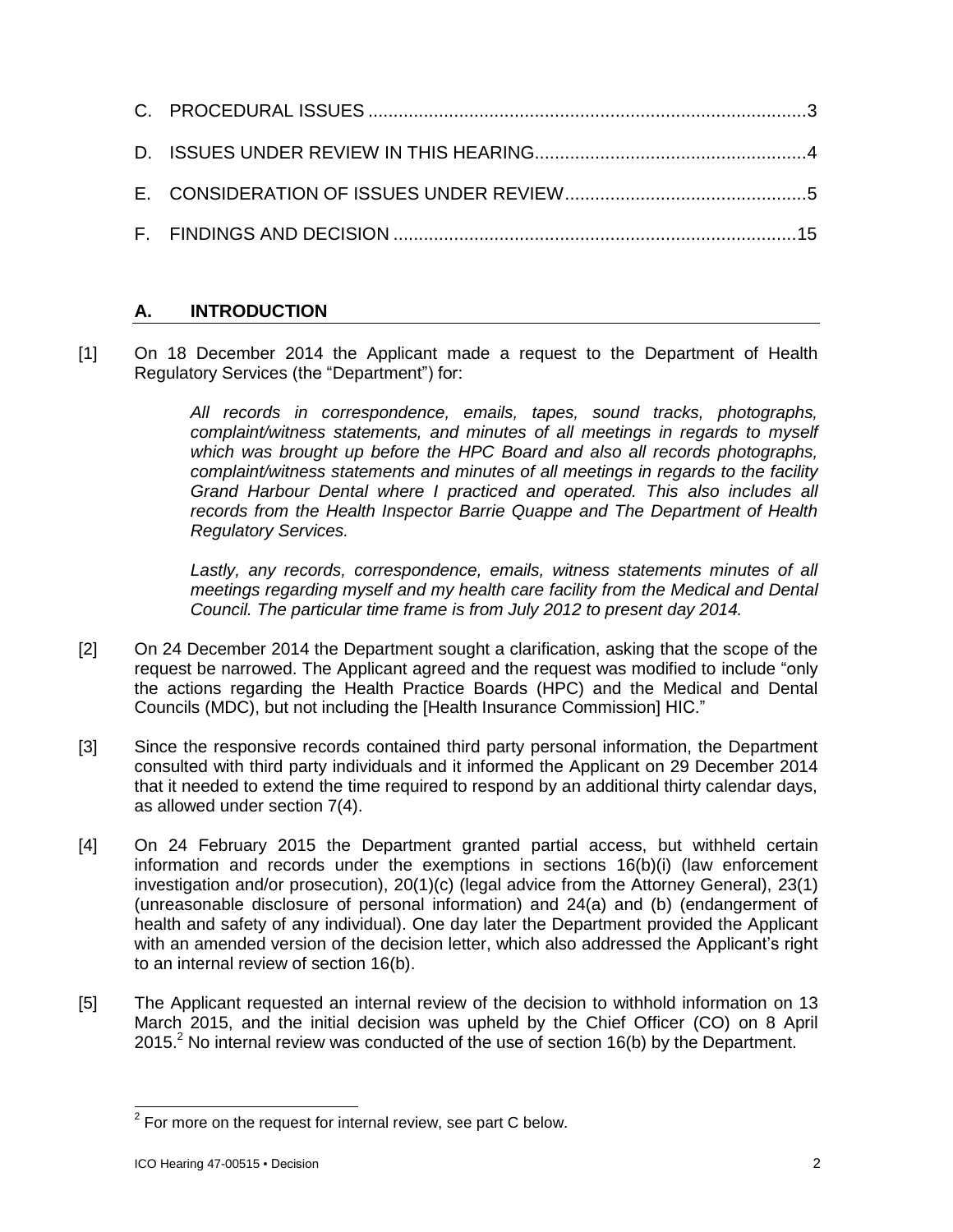- [6] On 17 April 2015 the Applicant appealed to the ICO, and the appeal was accepted four days later.
- [7] In the course of the appeal, some additional records were disclosed, and reliance on sections 16(b) and 20(1)(c) was abandoned by the Department.
- [8] On 29 June 2015 the Applicant agreed that the records that remained in dispute were "the complaints received by the Health Practice Commission (HPC) and the Medical Dental Council (MDC) concerning [the Applicant] and [his facility] between August 2013 and August 2014".
- [9] The appeal could not be resolved amicably, and the matter proceeded to a formal hearing on 25 June 2015.

### **B. BACKGROUND**

- [10] According to its website, the Department of Health Regulatory Services was formed in 2008 following the merger between the Health Insurance Commission (HIC) and the Health Practice Commission (HPC). It consists of the Health Insurance Commission Board, the Health Practice Commission Board, the Medical & Dental Council, the Nursing & Midwifery Council, the Pharmacy Council, and the Council for Professions Allied with Medicine.
- [11] The Department regulates health insurance and health care services in the Cayman Islands, and assists the general public in resolving disputes pertaining to health insurance and health care services under the provisions of the Health Insurance Law, Health Insurance Commission Law, the Health Practice Law, and the Pharmacy Law and associated Regulations.
- [12] The Department's functions are:
	- To investigate and resolve complaints and respond to inquiries;
	- To educate the public on health insurance and functions of the HIC;
	- To enforce the Health Insurance Law and the Health Practice Law and Regulations;
	- To collect Segregated Insurance Fund payments;
	- To register healthcare practitioners and facilities;
	- To inspect and certify healthcare facilities; and,
	- To provide administrative services to the Board;

### **C. PROCEDURAL ISSUES**

[13] The initial response from the Department indicated that the Applicant had the right to seek an internal review by writing to the CO. In its amended decision letter the next day the Department added: "for the exemption related to s.16", followed by the name and address of the responsible Minister. The Department was attempting to refer to the fact that, under section 34(1)(a), an internal review of section 16 may only be conducted by the responsible Minister.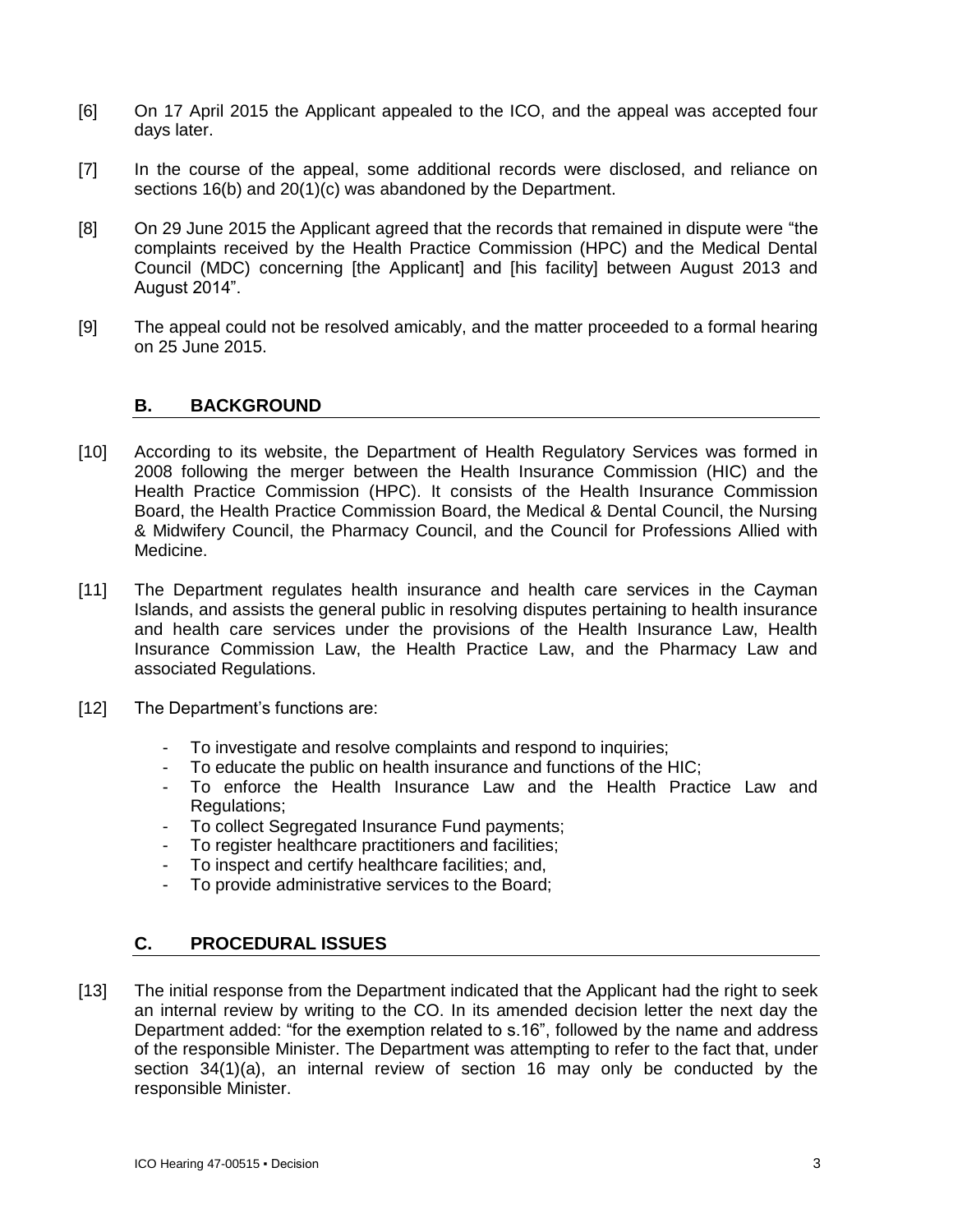- [14] The Applicant wrote to the CO requesting an internal review. The CO conducted an internal review of sections 20(1)(c), 23(1) and 24(1), and explained that she was not authorized to review use of the exemption in section 16(b). The matter was not referred to the Minister for an internal review of that section.
- [15] Section 7(5) requires that an applicant be informed of the "options available to the applicant" i.e. their right to an internal review and/or appeal to the Information Commissioner. I do not consider the wording the Department used to inform the Applicant of his right to an internal review of section 16 sufficiently clear, as the phrase used is not an understandable articulation of "the options available to an applicant" as required under section 7(5).
- [16] Applicants cannot be expected to know the intricacies of the FOI Law, and should reasonably be assisted in making requests, including requests for internal review. Applicants should inform the Information Manager (IM) and/or the CO if they want an internal review. Logic and best practice demands that the IM and/or CO should forward the request to a minister if the latter is the legally authorized person to conduct the internal review. In the present case, the Applicant requested an internal review in general, but neither the IM nor the CO forwarded the request to the Minister who would have been authorized to review section 16(b).
- [17] As sufficient time had passed without an internal review being conducted on section 16(b), the ICO considered this a "deemed refusal" and accepted the appeal on the basis of all four exemptions. In any event, the Department abandoned its reliance on sections 16(b) and 20(1)(c) in the course of the appeal.

## **D. ISSUES UNDER REVIEW IN THIS HEARING**

- [18] The records in dispute in this matter relate to three complaints made against a health practitioner who is also the Applicant in this case. Following receipt of the complaints, the Department decided to censure the Applicant and withdraw his license to practice. I have been informed that it has subsequently been reinstated.
- [19] The Department has some other records on file concerning the Applicant, but these were not treated by the Department as complaints and do not fall within the scope of this Hearing given the narrowing of the request agreed by the Applicant on 29 June 2015, as described above.
- [20] The issues under review in this hearing are:
	- **1) Whether the responsive records are exempt from disclosure under section 23(1) of the FOI Law, and, if so, whether access shall nonetheless be granted in the public interest; and,**
	- **2) Whether the responsive records are exempt from disclosure under section 24(a) or (b) of the FOI Law, and, if so, whether access shall nonetheless be granted in the public interest.**
- [21] Each of the claimed exemptions is subject to a public interest test pursuant to section 26(1) which provides: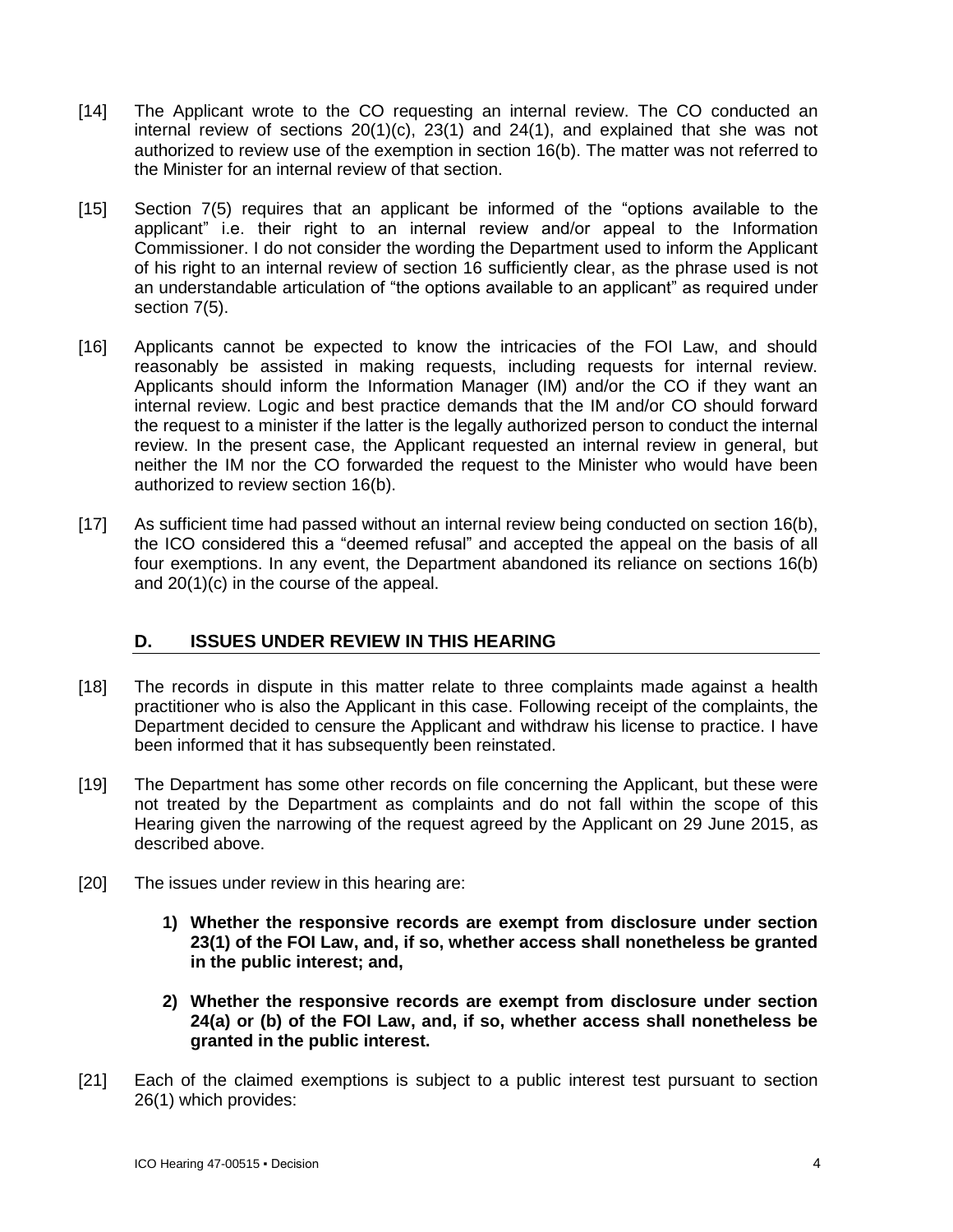*26. (1) Notwithstanding that a matter falls within sections 18, 19 (1) (a), 20 (b), (c) and (d), 21, 22, 23 and 24, access shall be granted if such access would nevertheless be in the public interest.*

### **E. CONSIDERATION OF ISSUES UNDER REVIEW**

- **1) Whether the responsive records are exempt from disclosure under section 23(1) of the FOI Law, and, if so, whether access shall nonetheless be granted in the public interest.**
- [22] Section 23(1) provides an exemption from the general right to access in section 6(1), as follows:

*23. (1) Subject to the provisions of this section, a public authority shall not grant access to a record if it would involve the unreasonable disclosure of personal information of any person, whether living or dead.*

[23] Regulation 2 defines "personal information" as follows:

*"personal information" means information or an opinion (including information forming part of a database), whether true or not, and whether recorded in a material form or not, about an individual whose identity is apparent, or can*  reasonably be ascertained, from the information or opinion, including but not *limited to-*

*(a) the individual's name, home address or home telephone number;*

*(b) the individual's race, national or ethnic origin, colour or religious or political beliefs or associations;*

*(c) the individual's age, sex, marital status, family status or sexual orientation;*

*(d) an identifying number, symbol or other particular assigned to the individual;*

*(e) the individual's fingerprints, other biometric information, blood type, genetic information or inheritable characteristics;*

*(f) information about the individual's health and health care history, including information about a physical or mental disability;*

*(g) information about the individual's educational, financial, employment or criminal history, including criminal records where a pardon has been given;*

*(h) anyone else's opinions about the individual; or*

*(i) the individual's personal views or opinions, except if they are about someone else;*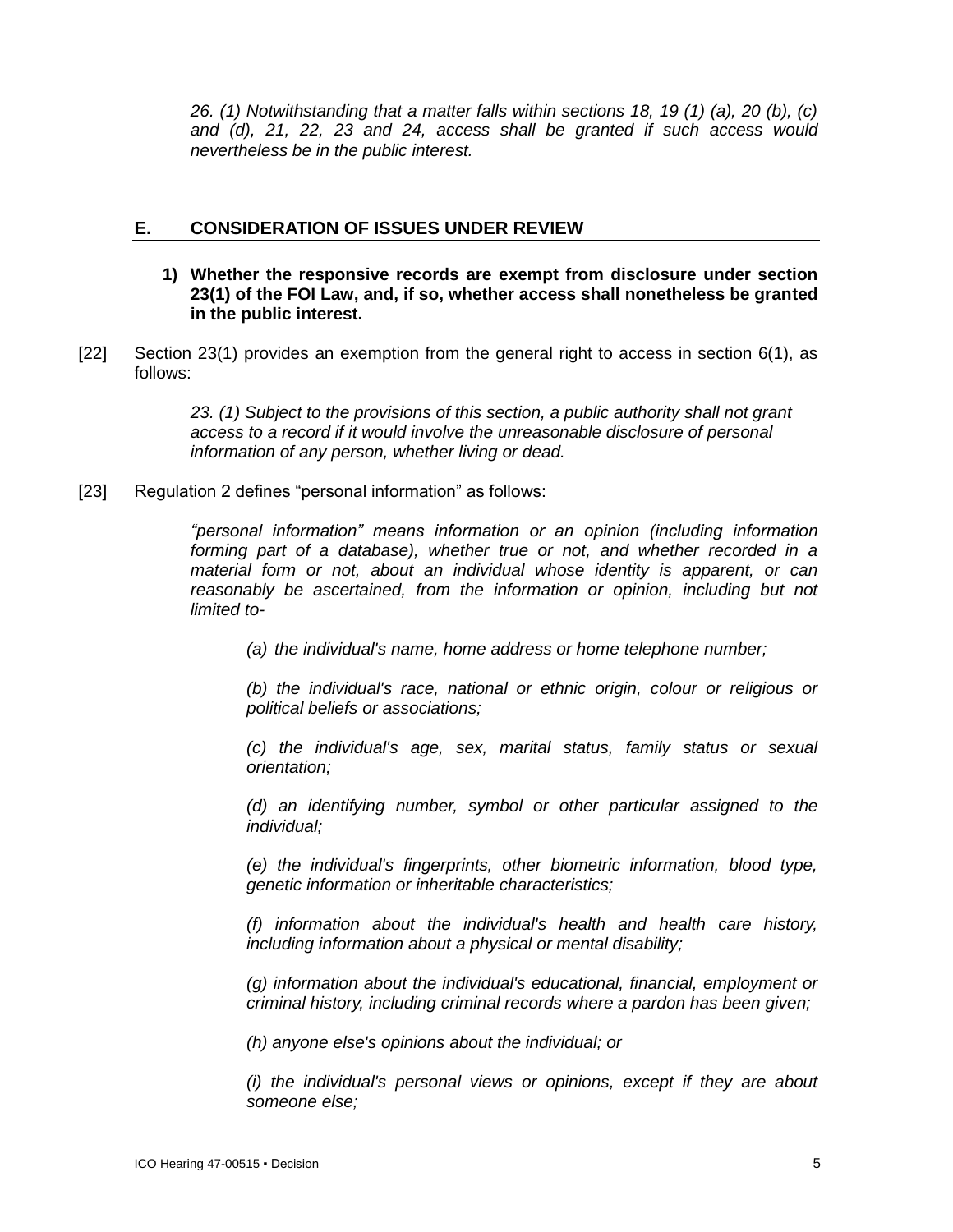*but does not include-*

- *(i) where the individual occupies or has occupied a position in a public authority, the name of the individual or information relating to the position or its functions or the terms upon and subject to which the individual occupies or occupied that position or anything written or recorded in any form by the individual in the course of and for the purpose of the performance of those functions;*
- *(ii) where the individual is or was providing a service for a public authority under a contract for services, the name of the individual or information relating to the service or the terms of the contract or anything written or recorded in any form by the individual in the course of and for the purposes of the provision of the service; or*
- *(iii) the views or opinions of the individual in relation to a public authority, the staff of a public authority or the business or the performance of the functions of a public authority;*

#### The position of the Department:

- [24] The Department provides virtually no reasons for its reliance on section 23(1). It does not establish whether the information it seeks to exempt is, in fact, personal information and, if so, whose personal information it is. Nor does the Department address whether it would be unreasonable to disclose the information, as required under that section. In its overlapping treatment of the exemption in section 24, about which more below, the Department seems at times to conflate the two exemptions.
- [25] The Department's submission asserts that the investigative rules of the Health Practice Law (2013 Revision) and the MDC's Code of Ethics & Standards of Practice (2007) were correctly applied after the complaints were received, but it does not indicate the process or outcome of any investigation or clarify what decisions were taken.
- [26] In the early stages of this FOI case the Department contacted three individuals who it identifies as former employees of the Applicant, who had raised the complaints against him. The Department asked the three complainants for written representations as would be required under regulation 11, if the information was their personal information and the Department intended to provide access.
- [27] Responses were received from all three individuals who were contacted. Two individuals objected to the disclosure of the information, while the third individual did not.
- [28] The reasons given by the two individuals for objecting to disclosure are summarized in the Department's submission, which indicates that the individuals fear abuse and retribution, and allege wrongful and illegal conduct on the part of their former employer against whom they raised the complaints.
- [29] The reasons for opposing disclosure given by Respondent A are:

*If this information be released to [the Applicant], I believe it will give him ample time and ammunition to find, discuss and implement reasons with his lawyer(s) as to why he did the things that he did. I refuse to give him that loophole from the getgo; being armed with my complaint, so he may find grounds on which he may cover up his wrong dealings and unlawful conduct, possibly causing a loss to me.*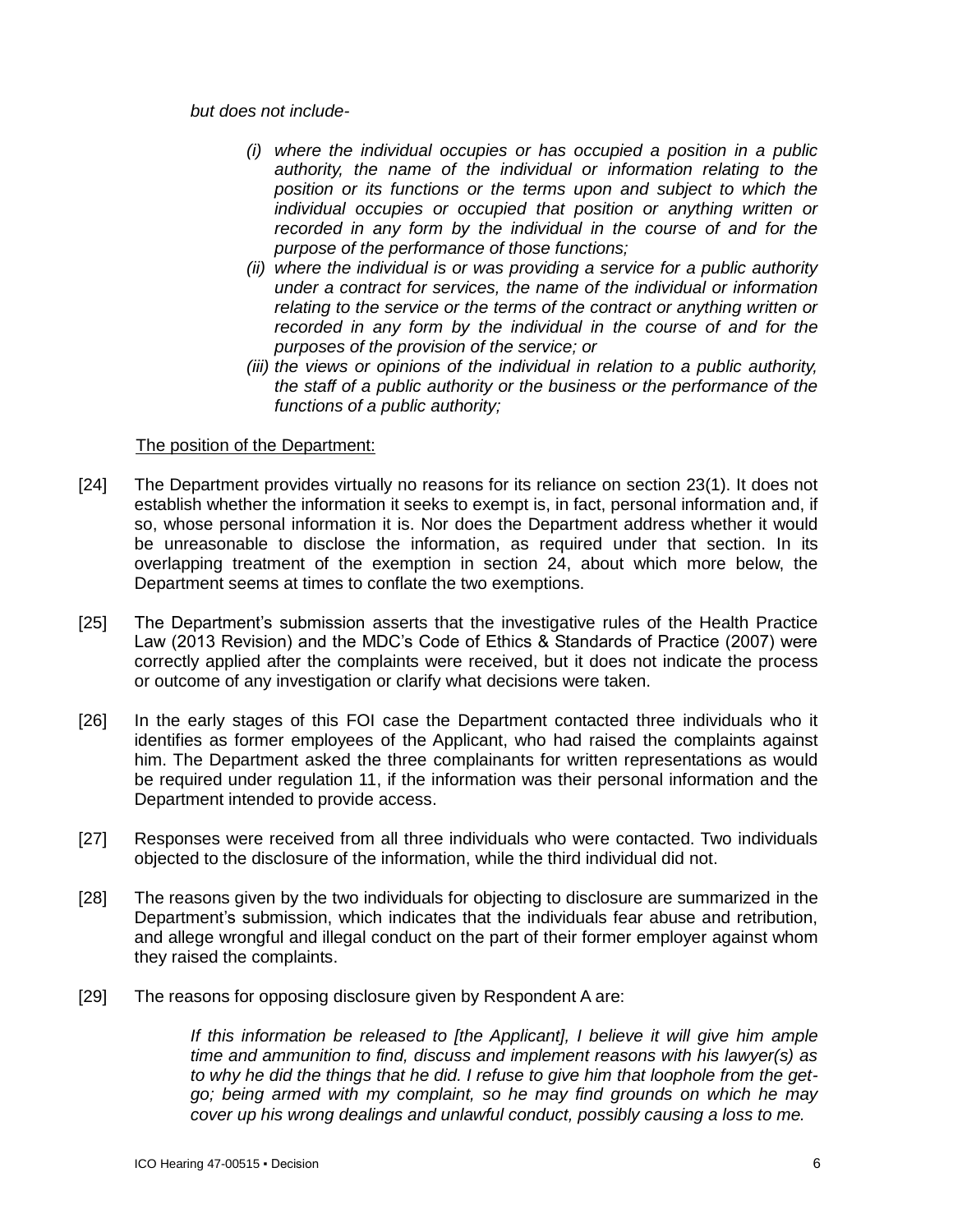[30] The reasons for opposing disclosure given by Respondent B are:

*This man has verbally abused me and has called my references after he fired me. I had to call the police on him while I was in Cayman. He tried to be a friend on facebook with me also. I am cannot [sic] get another job in Cayman due to my letter. It seems everyone knows of me and my letters.*

- [31] Respondent C did not object to the disclosure.
- [32] While only two of the three individuals objected to disclosure the Department nonetheless argues that the complaints of all three individuals should be withheld. The reason it gives for this is that, "Once the [complaint of the individual] who agreed to the release of their record [was disclosed], it would then be easy for the applicant to identify the other complainants, therefore the decision not to release any was made to protect [these] former employees."
- [33] The Department says its decision not to disclose the records was reached after "careful consideration of the third party responses, and discussion with HPC Board and Councils involved."
- [34] In so far as the Department has addressed the public interest test, which both the exemptions in sections 23(1) and 24(a) and (b) are subject to by virtue of section 26(1), it states that disclosure of the complaints would not have been "in the best interest of the public; as if they were found untrue, could have caused significant harm to the applicant's personal and professional reputation, and impact his economic status."

#### The position of the Applicant:

- [35] The Applicant counters the exemptions claimed by the Department by saying he is entitled to know who his accusers are, especially since the complaints are serious, have caused a great deal of personal loss, and are "spurious, malicious and vexatious".
- [36] The Applicant rejects that there is any basis for "fear of abuse or retribution". Although he claims to know the identities of the complainants, and names three individuals, he says he has not been in contact with them.
- [37] In regard to the representations made by the third parties, the Applicant points out that all three individuals, upon signing their complaints, signed a waiver agreeing to the disclosure, and are simply trying to keep the false nature of the allegations from becoming known.
- [38] The Applicant focuses particular attention on the procedures followed by the MDC in reaching its decision to censure him. He alleges that the proper steps required under sections 36 and 37, and schedule 3 of the Health Practice Law (2013 Revision) were in fact not taken. Under these provisions he would have been entitled to see the evidence against him and defend himself at a hearing. It is his contention that the MDC exceeded its lawful authority in the manner in which it censured him, and that the MDC's decision was therefore *ultra vires*.
- [39] The Applicant claims that the exemptions under the FOI Law are being used to obscure the incorrectness of the MDC's decision and decision-making process. Non-disclosure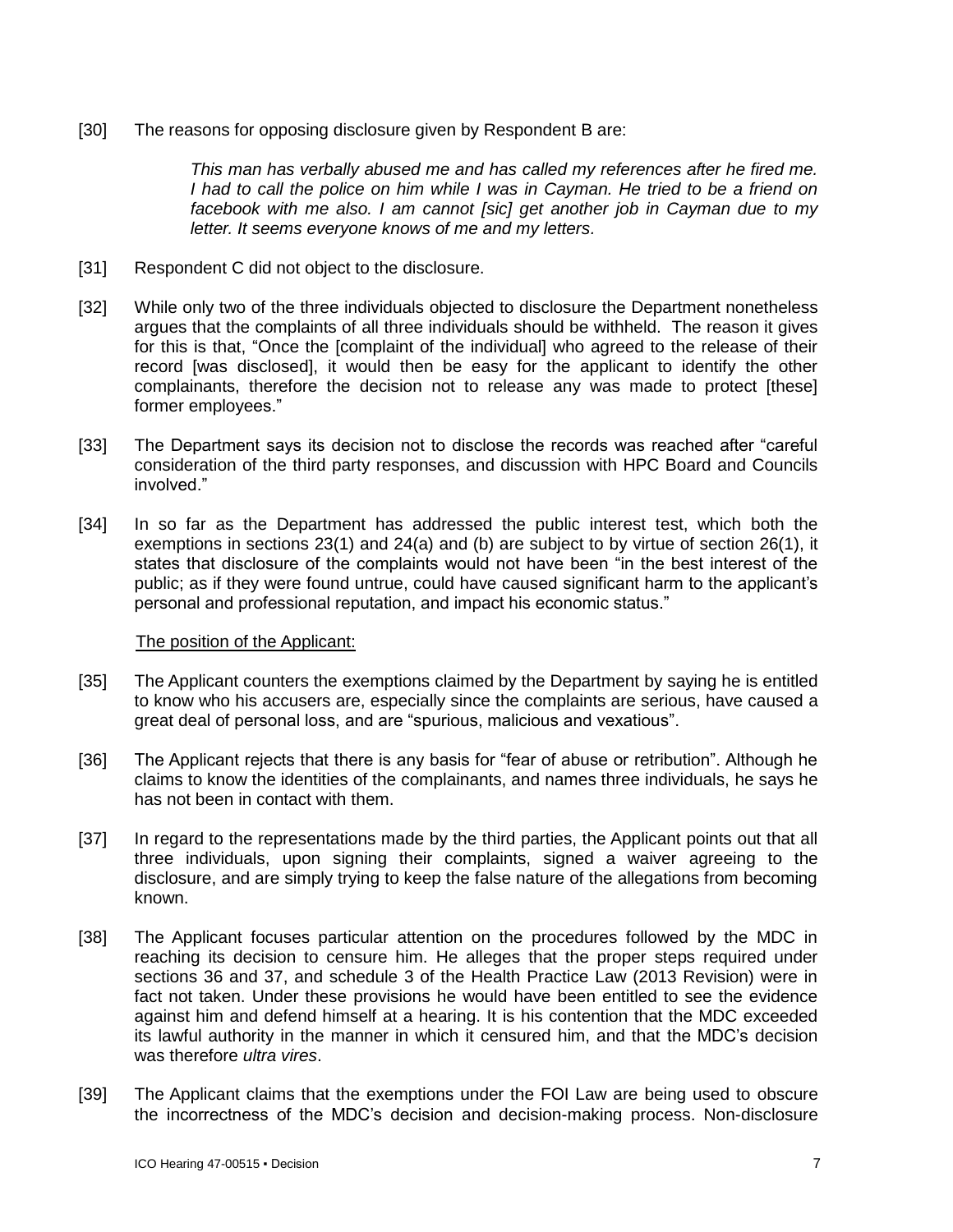would allow the discrediting of his good name to continue and would validate the complaints which, he says, were not proven to be correct.

#### Discussion:

- [40] I want to emphasize that it is not within my powers to reach any conclusions on the subject matter of the complaints or the manner in which the Department dealt with them. My concern in this Hearing is whether the Department has correctly applied the exemptions under the FOI Law.
- [41] The first question that needs to be addressed is whether the information contained in the responsive records is in fact personal information, and, if so, whose personal information it is.
- [42] The records consist of the complaint forms and related email correspondence between the three complainants and departmental staff dealing with the complaints. While the complaints are clearly about the Applicant, each complaint form and email is signed by the respective complainant and includes that individual's name, address, phone number and email address applicable at the time the complaint was made, as well as their date of birth.
- [43] I have already quoted the full definition of personal information in regulation 2, above, but I draw attention in particular to regulation 2(h) and (i) which provide that "personal information" includes:

*(h) anyone else's opinions about the individual; or (i) the individual's personal views or opinions, except if they are about someone else;*

- [44] Consequently, while the information that identifies the complainants is their own personal information, the actual complaints and opinions about the practitioner are his personal information. Some of the complaint information may simultaneously be the personal information of both the complainants (to the extent that they are identifiable from the information) and the Applicant (to the extent that the information is an opinion or views relating to him).
- [45] Subsection 23(2) provides:

*(2) Subsection (1) shall not apply in any case where the application for access is made by the person to whose affairs the record relates.*

[46] The exemption in section 23(1) is therefore not engaged in respect of the personal information of the Applicant contained in the records, in so far as it is not, also, the personal information of one of the complainants. This means the exemption does not apply to the complaint information and any opinions or views expressed about the Applicant, except where it may identify the person making the complaint. It is not necessary, in regard to personal information that relates only to the Applicant, to consider whether disclosure would be "unreasonable" as would otherwise be required for the exemption to apply, or conduct a public interest test under section 26(1).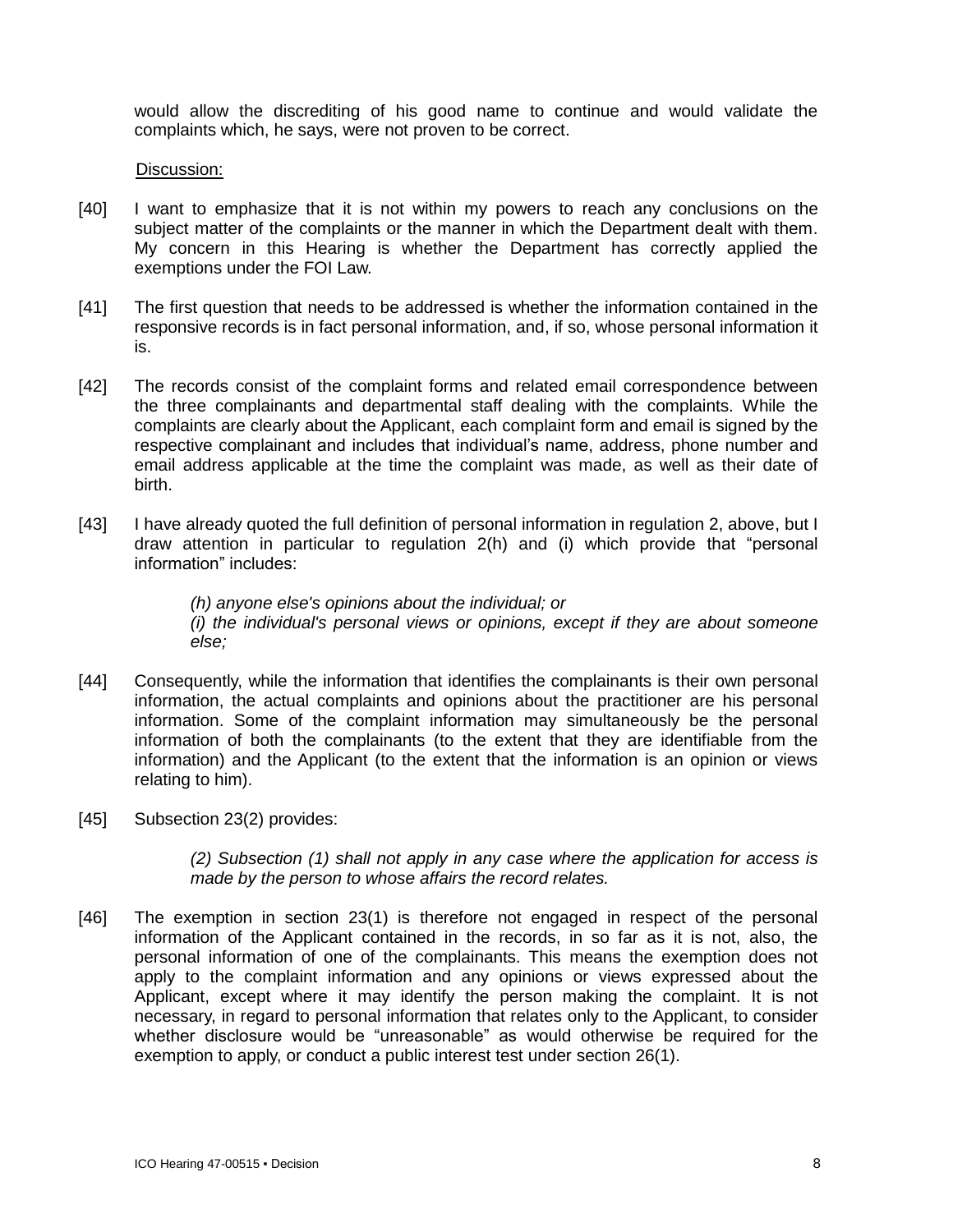- [47] In relation to the personal information relating to the complainants, the Department should have considered whether it would be unreasonable to disclose, as demanded by section 23(1).
- [48] In considering the reasonableness of disclosure of the complainants' personal information I note that the Department's complaint form, which was completed and signed by two of the complainants, includes the following waiver (underline added):

### *After fully understanding the following, please sign and date this form below:*

*To the best of my knowledge, the above statements are correct. I understand that a copy of this form and any attachments that are needed may be shared with necessary organizations or individuals (e.g. practitioner, facility, specialist practitioner, etc.). I authorize the Health Practice Commission (HPC) to release only essential information, relating to this complaint to required persons in order to assist with the investigation. I also give authorization to the HPC to obtain records from practitioners, medical departments (private or public), insurer, employer, or any other relevant part my behalf. I represent that I have the proper authority to execute this release.* 

[49] The third complainant signed a different waiver, which was under the heading "Disclosure" and indicated the following (underline added):

> *I… hereby acknowledge that I have been made aware that this complaint/letter… will be disclosed to the individual against whom I have made the complaint. … I am aware that I may not be contacted prior to the release of complaint.*

- [50] Clearly, at the time the complaints were made, none of the three complainants could have had any expectation that the information they were providing would be kept from the practitioner against whom they were raising a complaint. In fact, they explicitly consented to such disclosure.
- [51] Nonetheless, as explained above, two of the complainants subsequently gave the Department representations in which they objected to the disclosure.
- [52] It seems to me that the reasoning of Respondent A, quoted in paragraph 29 above, adds nothing to the consideration of the reasonableness of disclosure or the application of any exemption under the Law.
- [53] Respondent B, as quoted in paragraph 30, objects to the disclosure of their personal information, indicating that there is, or has been, a serious falling out with the former employer, and alleging there may be an abusive or vindictive response on the part of the latter if the information were released. This Respondent also informs the Department that "it seems everyone knows about me and my letters."
- [54] In the Decision in Hearing  $9-01610<sup>3</sup>$  which as it happens also dealt with records of the HRC, the former Information Commissioner laid out the questions that should be considered when deciding whether disclosure would be unreasonable under section 23.

 3 Information Commissioner *Hearing 8-01610 Decision Health Regulatory Services (HRS*) 4 March 2011, pp.10-11.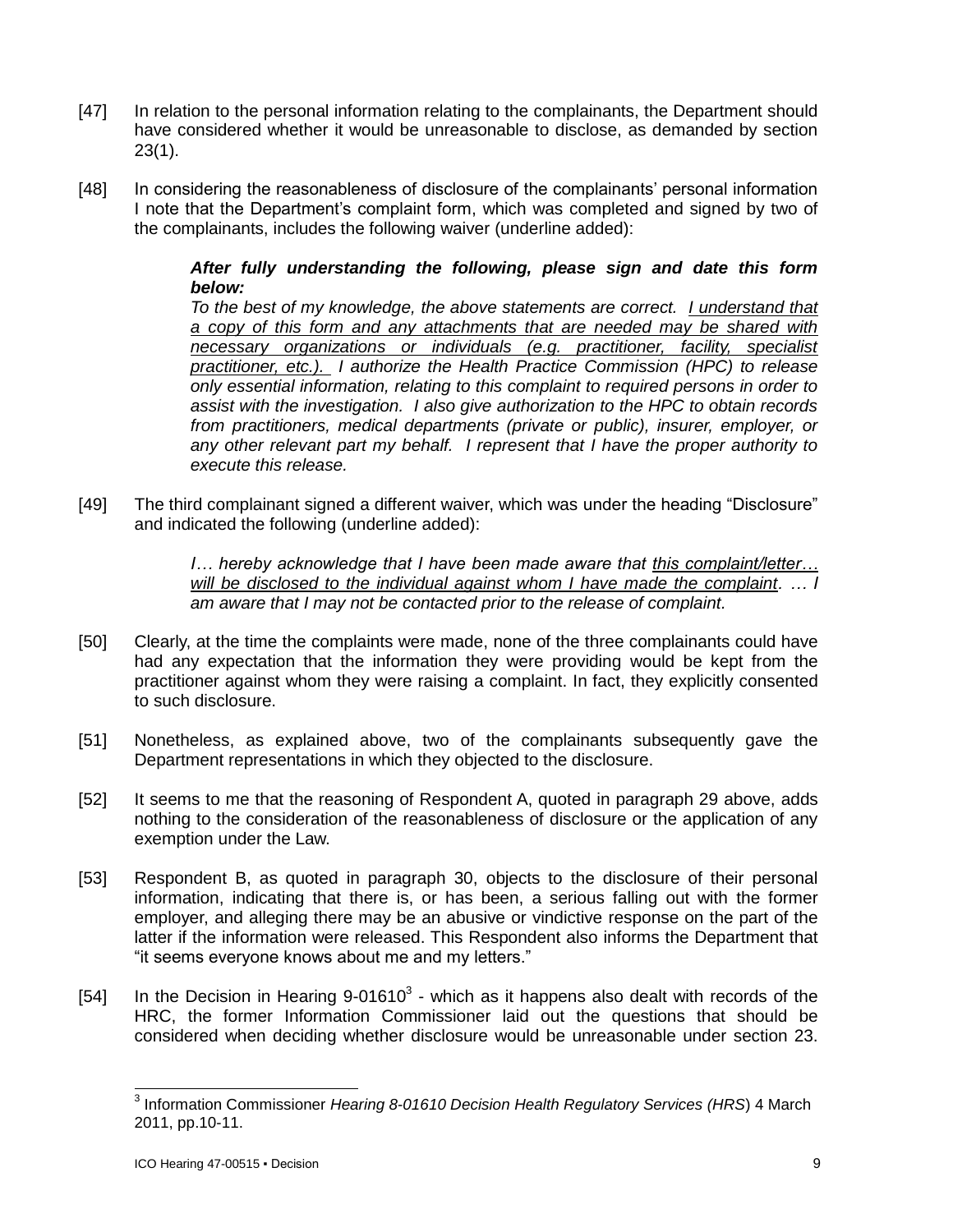These questions are also explained in detail in guidance available on the ICO website. $4$ They are as follows:

## **1. Is the information sensitive?**

The personal information of the complainants would largely be known to the Applicant at the time since he was their employer, as the Department's submission states. However, the contact information (addresses, email addresses, phone numbers) and dates of birth may be sensitive as the may differ to the ones provided to the Applicant when he was their employer.

## **2. Would disclosure prejudice the privacy of an individual?**

I do not believe the disclosure of some of the information would prejudice the privacy of the individuals, since it concerns information that would have been known to the Applicant as the complainants' employer at the time. As well, the complainants could not have had an expectation of confidentiality when the complaints were made since they signed the waivers, as discussed above. Nonetheless, the contact information and dates of birth are private and do not relate to the substance of the complaints.

### **3. Would disclosure prejudice the public authority's information gathering capacity (e.g. as a regulator)?**

The disclosure would not prejudice the public authority's information gathering capacity as a regulator of medical practitioners. The Department is authorized by law to gather information on medical practitioners, and complainants are routinely informed, by means of the waiver on the complaint form, of the fact that their information will be shared with the person or facility against whom a complaint is raised. Disclosure is therefore the norm and cannot be said to risk impeding the future information gathering capacity of the Department.

## **4. Has the information "expired"**

Some of the complainants' personal information has likely expired, since I understand two of the individuals have left the Cayman Islands, and some of the contact information relates to their Cayman Islands address or contact numbers. However, some of the contact information and the dates of birth may remain current.

### **5. Is the information required for the fair determination of someone's rights?**

It seems to me that the information should have been disclosed to the Applicant at the time his complaint was being considered by the Department, in accordance with the waiver signed by the complainants. Although the consideration of the complaint by the Department is no longer ongoing, the names of the complainants and the actual complaints may be required to allow the Applicant a full evaluation of the context within which the complaints were made, and to protect his rights to a fair defense under the rules of Natural Justice.

**EXECUTE:**<br>4 See the ICO's guidance document for Information Managers on the exemption relating to personal information:

[http://www.infocomm.ky/images/IM%20Seminars%20Series%20II%20Personal%20Information%2](http://www.infocomm.ky/images/IM%20Seminars%20Series%20II%20Personal%20Information%20Handout%20-%20June%202013.pdf) [0Handout%20-%20June%202013.pdf](http://www.infocomm.ky/images/IM%20Seminars%20Series%20II%20Personal%20Information%20Handout%20-%20June%202013.pdf)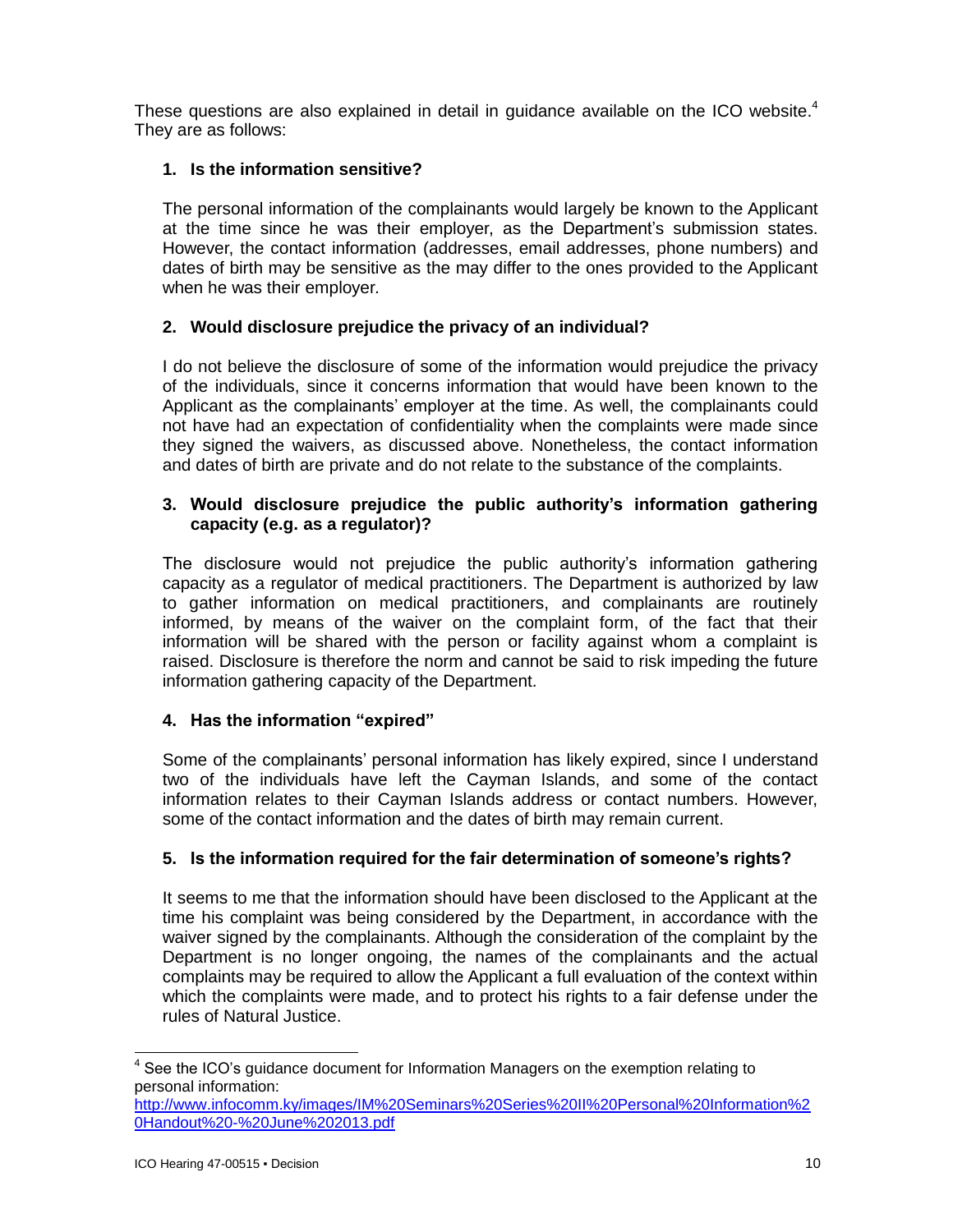### **6. Would the social context render disclosure reasonable?**

As the Department has stated, the complaints were made by employees about their, then, employer who is also the Applicant. As their former employer, the Applicant will likely already have access to some of the personal information of the complainants.

### **7. Is there any suggestion of procedural irregularities or wrongdoing?**

There is a suggestion of procedural irregularities and wrongdoing in the way the HRC handled its investigation and decision-making process in relation to the complaints, which is explained in the Applicant's submission. The personal information of the complainants is relevant to this since the Applicant must be able to fully understand the context of the complaints made against him, including who made them. For the sake of proportionality this would require the disclosure of the complaints as well as the names of the complainants, but not their contact information or dates of birth.

- [55] For these reasons, in the circumstances of this case I conclude that it would not be unreasonable to disclose the full complaint information and the names of the complainants contained in the responsive records, while keeping the contact information and dates of birth of the complainants withheld.
- [56] For the sake of completeness, I want to mention that some of the information in the emails, and to a lesser degree on the complaint forms, relates to HRC staff members who dealt with the complaints in their official capacities. Since that information belongs to public officers acting in their official, work-related roles, it is not considered personal information under the Law, as it is caught by the exception in subsection (i) of the definition of "personal information" already provided above.
- [57] **Therefore, for the reasons above I have reached the following conclusions on the application of section 23(1):**
	- **By virtue of section 23(2) the exemption in section 23(1) does not apply to the personal information of the Applicant in the form of opinions or views relating to him contained in the complaints, except where the information would also identify one of the complainants.**
	- The exemption in section 23(1) is engaged in regard to the personal **information of the complainants, but I do not find it unreasonable to disclose their names or any part of the complaint that would allow their identification. However, in the circumstances of this case I find it unreasonable to disclose their contact information, consisting of addresses, phone numbers and email addresses, as well as their dates of birth.**

#### Public interest test:

[58] Section 26(1) provides:

*26. (1) Notwithstanding that a matter falls within sections 18, 19 (1) (a), 20 (b), (c) and (d), 21, 22, 23 and 24, access shall be granted if such access would nevertheless be in the public interest.*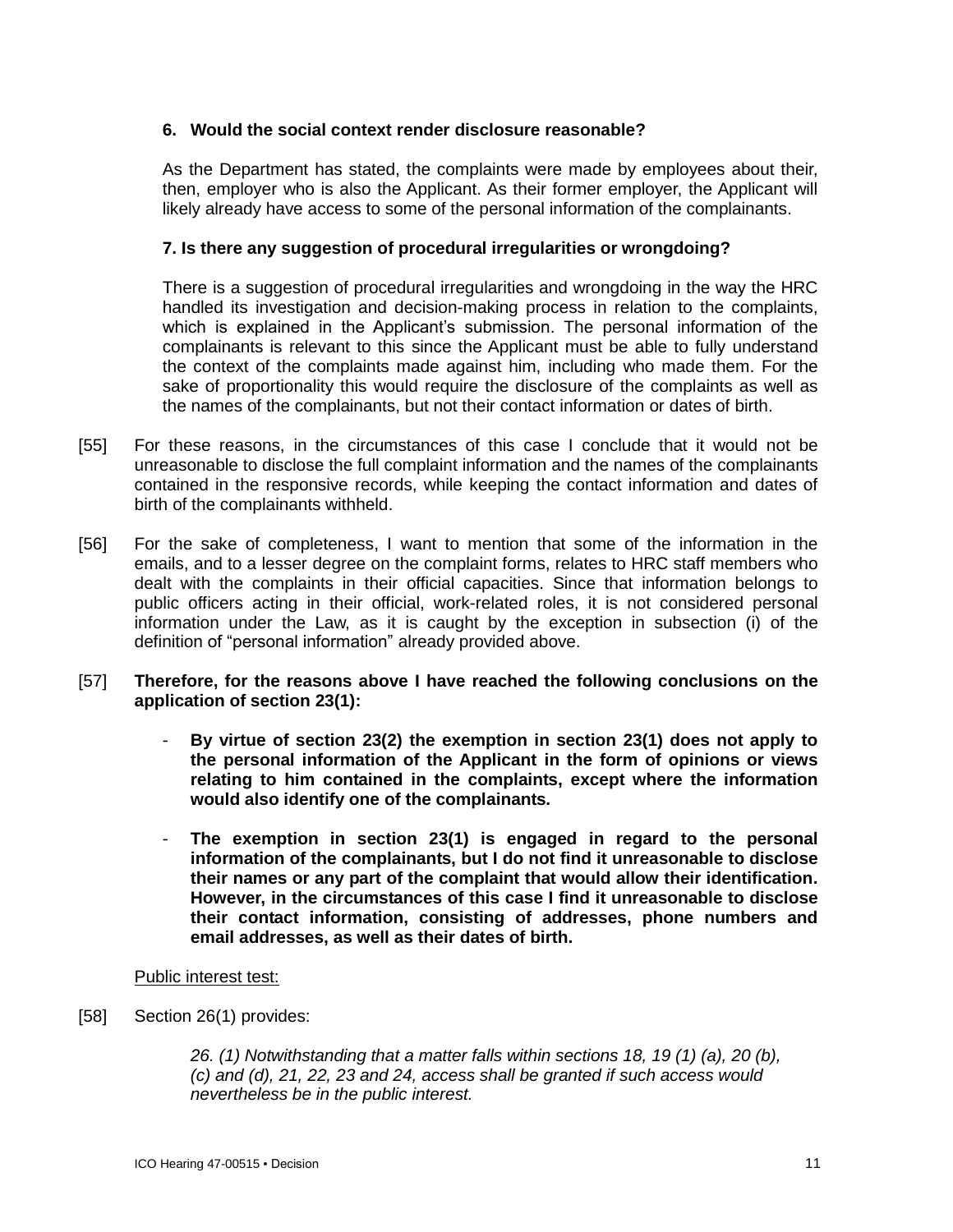[59] Regulation 2 defines public interest as follows:

*"public interest" means but is not limited to things that may or tend to-*

- *(a) promote greater public understanding of the processes or decisions of public authorities;*
- *(b) provide reasons for decisions taken by Government;*
- *(c) promote the accountability of and within Government;*
- *(d) promote accountability for public expenditure or the more effective use of public funds;*
- *(e) facilitate public participation in decision making by the Government;*
- *(f) improve the quality of services provided by Government and the responsiveness of Government to the needs of the public or of any section of the public;*
- *(h) deter or reveal wrongdoing or maladministration;*
- *(i) reveal information relating to the health and safety of the public, or the quality of the environment or heritage sites, or measures to protect any of those matters; or*
- *(j) reveal untrue, incomplete or misleading information or acts of a public authority.*
- [60] Given the provision and definition, and my findings above, the only part of the responsive records in relation to which a public interest test is required is the complainants' contact information and dates of birth, in order to confirm whether the withheld information should nonetheless be disclosed.

### Factors in favour of disclosure:

[61] The Applicant alleges that the Department did not follow the proper procedures required under the Health Practice Law (2013 Revision). Public authorities must ensure that their investigations are conducted, and decisions are made in full respect of the fundamental rights of individuals - including section 19 of the Cayman Islands Constitution which requires lawful administrative action by public authorities. These arguments are generally relevant to points (a), (b), (c) and (h) of the definition of public interest quoted above, as disclosure may, or may tend to: promote greater understanding of the decisions of the Department; provide reasons for such decisions; promote the accountability of the Department; and, deter or reveal wrongdoing. While this argument is strong in respect of the complaints and the names of the complainants, it is not relevant to the contact information and dates of birth of the complainants.

#### Factors in favour of withholding the contact information:

- [62] The Department states that disclosure of the complaints would not have been "in the best interest of the public; as if they were found untrue, could have caused significant harm to the applicant's personal and professional reputation, and impact his economic status." I note that "the applicant's personal and professional reputation" and his "economic status" are private, not public interests, and that this argument is therefore not relevant in the context of a public interest test, and that this argument seems nonsensical since the information would be released to the person who would be affected by the disclosure.
- [63] While there are strong arguments in favour of disclosure of the complaint information and the identity of the complainants in order to allow the Applicant a full understanding and a fair defense against the complaints raised against him, such arguments do not extend to the contact information of the complainants or their dates of birth, which in the context of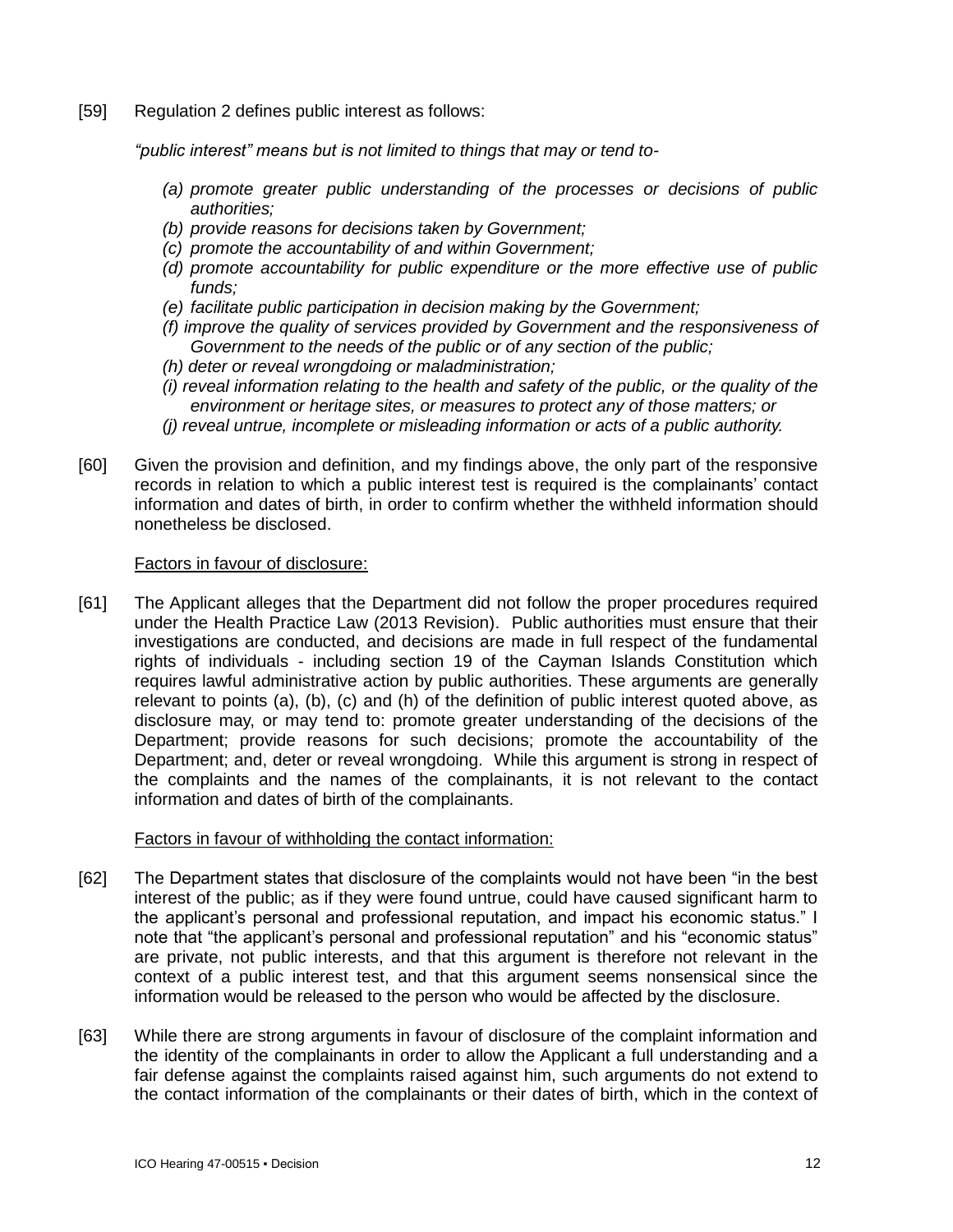this case are private and sensitive, particularly in view of the fear for retribution expressed by the Department and one of the Respondents.

- [64] In balancing the competing arguments relevant to the public interest in this case, while I do not consider the risk of actual retribution or harm to the complainants very high, I agree that the contact information and dates of birth of the complainants are private and sensitive, and I do not believe the disclosure of that information is relevant to promoting greater public accountability of the Department, explaining its decision-making processes, or revealing potential maladministration.
- [65] **For these reasons, in the particular circumstances of this case I find that it would not be in the public interest to disclose the contact information consisting of the addresses, phone numbers and email addresses, or the dates of birth of the three complainants.** 
	- **2) Whether the responsive records are exempt from disclosure under section 24(a) or (b) of the FOI Law, and, if so, whether access shall nonetheless be granted in the public interest under section 26(1).**
- [66] Section 24 provides:
	- *24. A record is exempt from disclosure if its disclosure would, or would be likely to- (a) endanger the physical or mental health of any individual; or (b) endanger the safety of any individual.*

#### The position of the Department:

- [67] On the basis of two of the third party Respondents, which I have quoted above, the Department states that the Applicant was "verbally abusive, trying to cover up wrong dealings, unlawful conduct, tarnishing professional image on the island, and attempting to contact [the three complainants] through social media."
- [68] The Department provides no evidence to back up these claims, for instance in the form of threatening email communications or abusive postings on social media.
- [69] As explained above, the third Respondent did not oppose the disclosure of their complaint. Nonetheless, the Department decided to withhold records relating to all three individuals because "Once the [complaint of the individual] who agreed to the release of their record [was disclosed], it would then be easy for the applicant to identify the other complainants, therefore the decision not to release any was made to protect [these] former employees."

#### The position of the Applicant:

[70] The Applicant points to the waivers, already discussed above, in which all three complainants agreed at the time when they made their complaints that the information they provided would be shared with the practitioner against whom the complaint was being raised.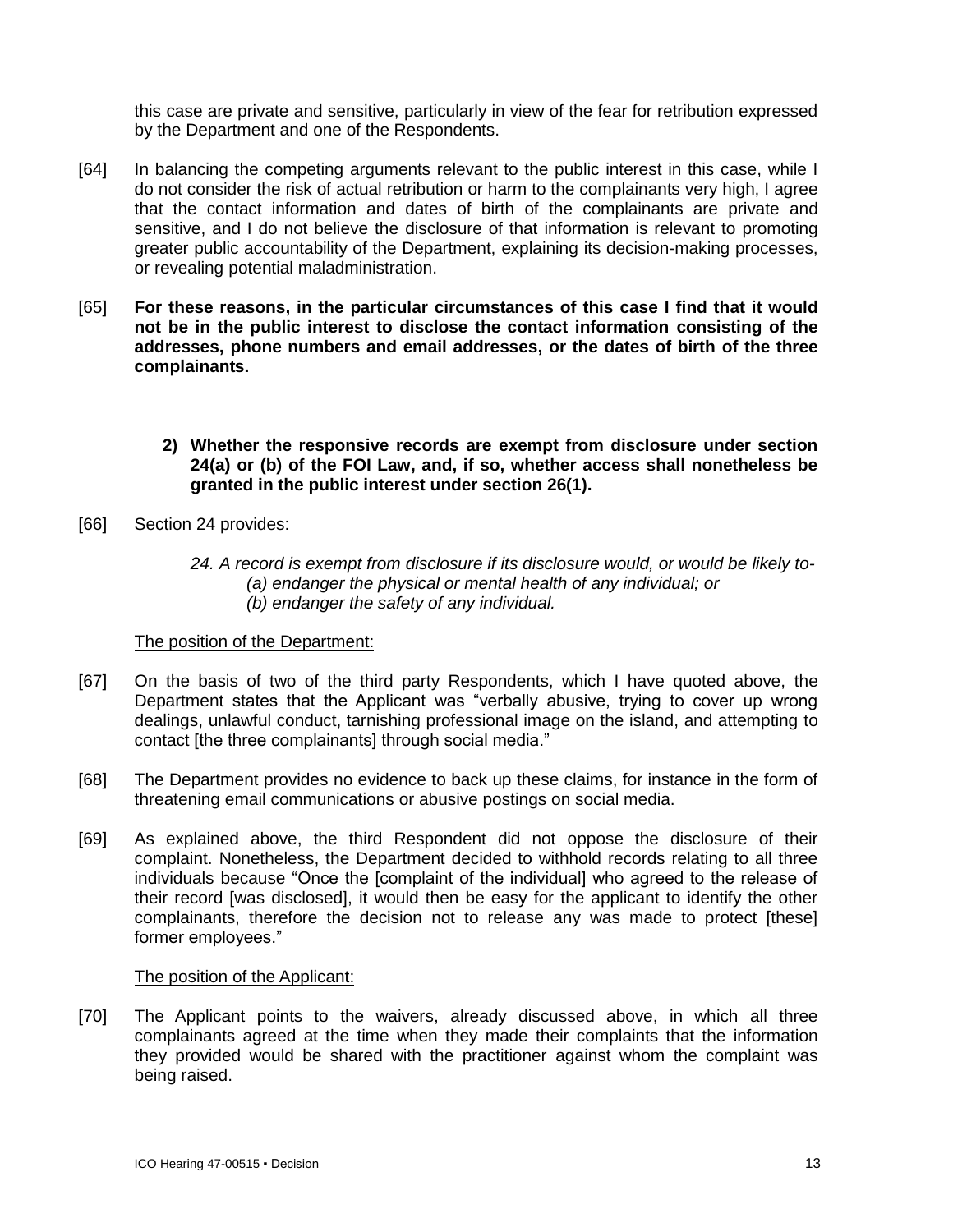- [71] The Applicant also claims that he was the vulnerable party in the conflict with, whom he calls, his "disgruntled employees". He says that he, himself, has felt threatened and endangered by the behavior and conduct of two of the claimants, whom he calls "instigators and aggressors" who, with their unfounded allegations, threatened his livelihood. The Applicant has indicated and provided some evidence that the conflict with some of the employees had erupted some time before the complaints were made.
- [72] Finally, the Applicant argues that under the rules of Natural Justice he is entitled to know who his accusers are in order to be able to defend himself properly against the complaints.

Discussion:

- [73] For the exemption in section 24 to be engaged the disclosure "would, or would be likely to (a) endanger the physical or mental health of any individual; or (b) endanger the safety of any individual."
- [74] I have clarified in Decision 41-00000<sup>5</sup> the meaning of "would, or would be likely to", as follows:

*[48] In McIntyre the UK Information Tribunal clarified, in relation to similar wording in the FOIA,* 

*There have been a number of Tribunal decisions on the meaning of the two limbs of the prejudice test in qualified exemptions. The words "would prejudice" have been interpreted by the Tribunal to mean that it is "more probable than not" that there will be prejudice to the specific interest set out in the exemption and the words "would be likely to" have been interpreted to mean that there is a "real and significant risk of prejudice" to the interest in the exemption.<sup>6</sup>*

*[49] The meaning of "likely" has been considered on a number of occasions, including by Munby J in R (on the application of Lord) v Secretary of State for the Home Office [2003] EWHC 2073 (Admin):*

*In my judgment "likely" … connotes a degree of probability where there is a very significant and weighty chance of prejudice to the identified public interests. The degree of risk must be such that there "may very well" be prejudice to those interests, even if the risk falls short of being more probable than not.<sup>7</sup>*

*This meaning has been relied upon by the UK ICO and the UK Information Tribunal under the FOIA, and forms part of the guidance issued by the former.* 

*[50] I consider that this approach is consistent with the formulation of the test by Moses LJ in the Judgment [in Cause G0003 of 2013] , where he stated that "…the* 

 5 ICO *Hearing 41-00000 Decision The Governor's Office* 10 July 2014 paras 48-50

<sup>6</sup> *McIntyre v Information Commissioner and the Ministry of Defence* EA/2007/0068 para 25, as quoted in: *Governor of the Cayman Islands… Judgment* op cit para 40

<sup>7</sup> *R (on the application of Lord) v Secretary of State for the Home Office* [2003] EWHC 2073 (Admin), paras 96-100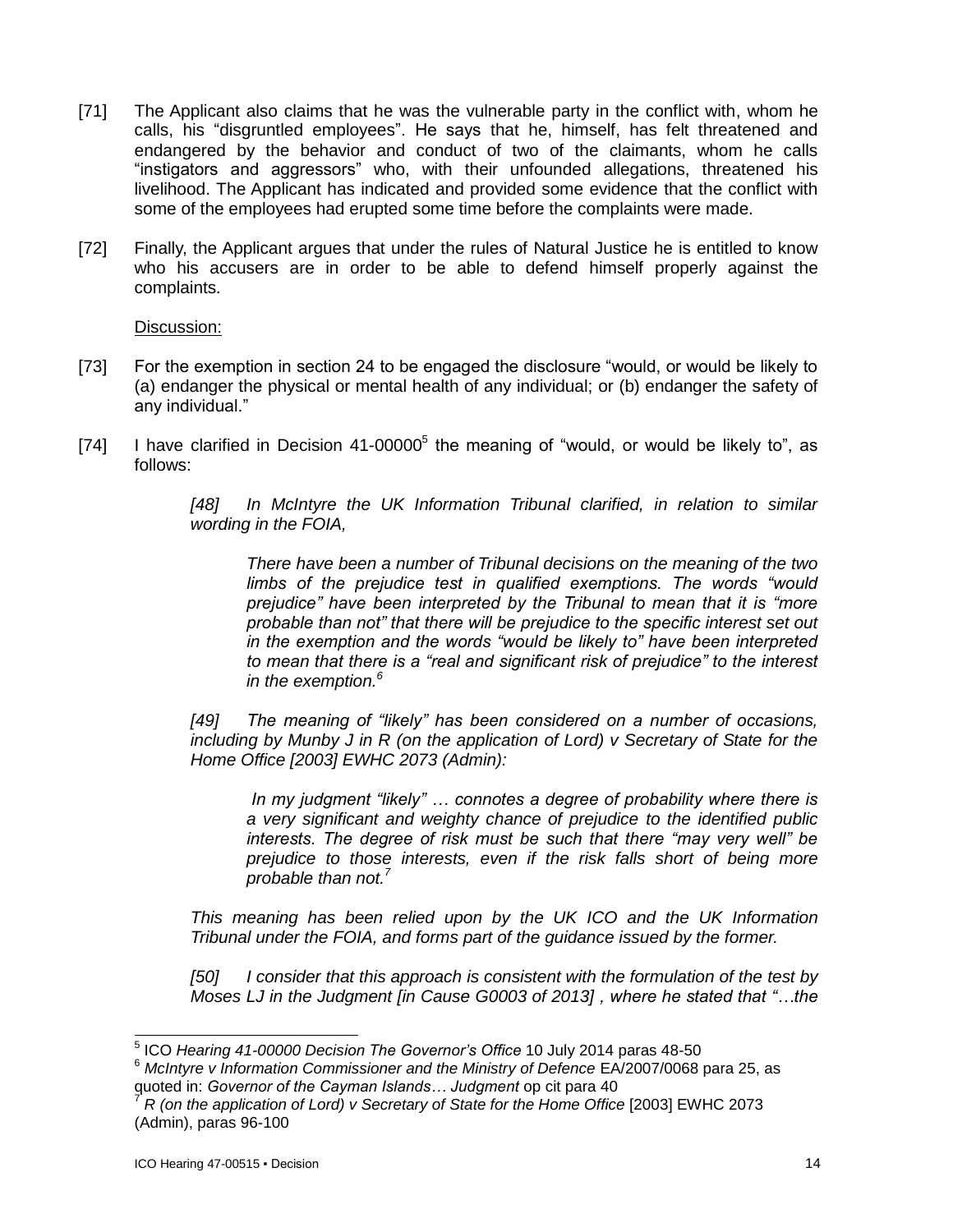*position is, as explained in McIntyre, that what [the Commissioner] had to consider was whether there was a real and significant risk of prejudice." <sup>8</sup>* 

- [75] Parallel to my observation in paragraph 52 above I consider the reasoning of Respondent A to be irrelevant to the exemption in section 24, as it has no bearing on the endangerment of any person's health or safety.
- [76] That there are, or were, mutual ill-feelings between the complainants and their former employer is beyond doubt. Both sides feel strongly that the other side has unreasonably maligned them. However, the Department has not provided any evidence to back up the claims made by Respondent B, quoted in paragraph 30 above, such as, for instance, threatening emails or abusive postings on social media.
- [77] I understand that both of the third party individuals who objected to the disclosure of the information no longer live in the Cayman Islands. In any event, I consider any risk of "real and significant" prejudice to their health or safety by reason of the disclosure very low. Consequently, in my view the Department has not demonstrated that disclosure would, or would be likely to cause endangerment to the health or safety of any individual, and the exemptions in sections 24(a) and (b) do not apply.

#### [78] **For these reasons, I find that the exemptions in section 24(a) or (b) do not apply to the responsive records.**

[79] Since the exemption is not engaged, I am not required to conduct a public interest test under section 26(1).

## **F. FINDINGS AND DECISION**

Under section 43(1) of the *Freedom of Information Law, 2007* for the reasons stated above I make the following findings and decision:

- 1. The exemption in section 23(1) does not apply to complaint information that constitutes an opinion or view on the Applicant, as that is the personal information of the Applicant himself, except where disclosure of that information would allow the identification of the complainant. Under section 23(2) the exemption does not apply to an applicant's own personal information.
- 2. The personal information of the complainants is subject to the exemption in section 23(1). While it would not be unreasonable to disclose the complainants' names and any part of the complaint that would allow their identification to the Applicant, it would be unreasonable to disclose their contact information, consisting of addresses, phone numbers and email addresses, as well as their dates of birth, as such information is private and sensitive in the circumstances of this case. Having conducted a public interest test, I find that it would not be in the public interest to disclose the contact information or dates of birth of the three complainants.
- 3. The exemptions in sections 24(a) and (b) do not apply to the responsive records.

 $\overline{a}$ 

<sup>8</sup> See for instance, *Connor v Information Commissioner* EA/2005/0005 para 15; see also: *Information Commissioner's Office (UK) The prejudice test. Freedom of Information Act. Version 1.1 5 March 2013,* paras 30-32